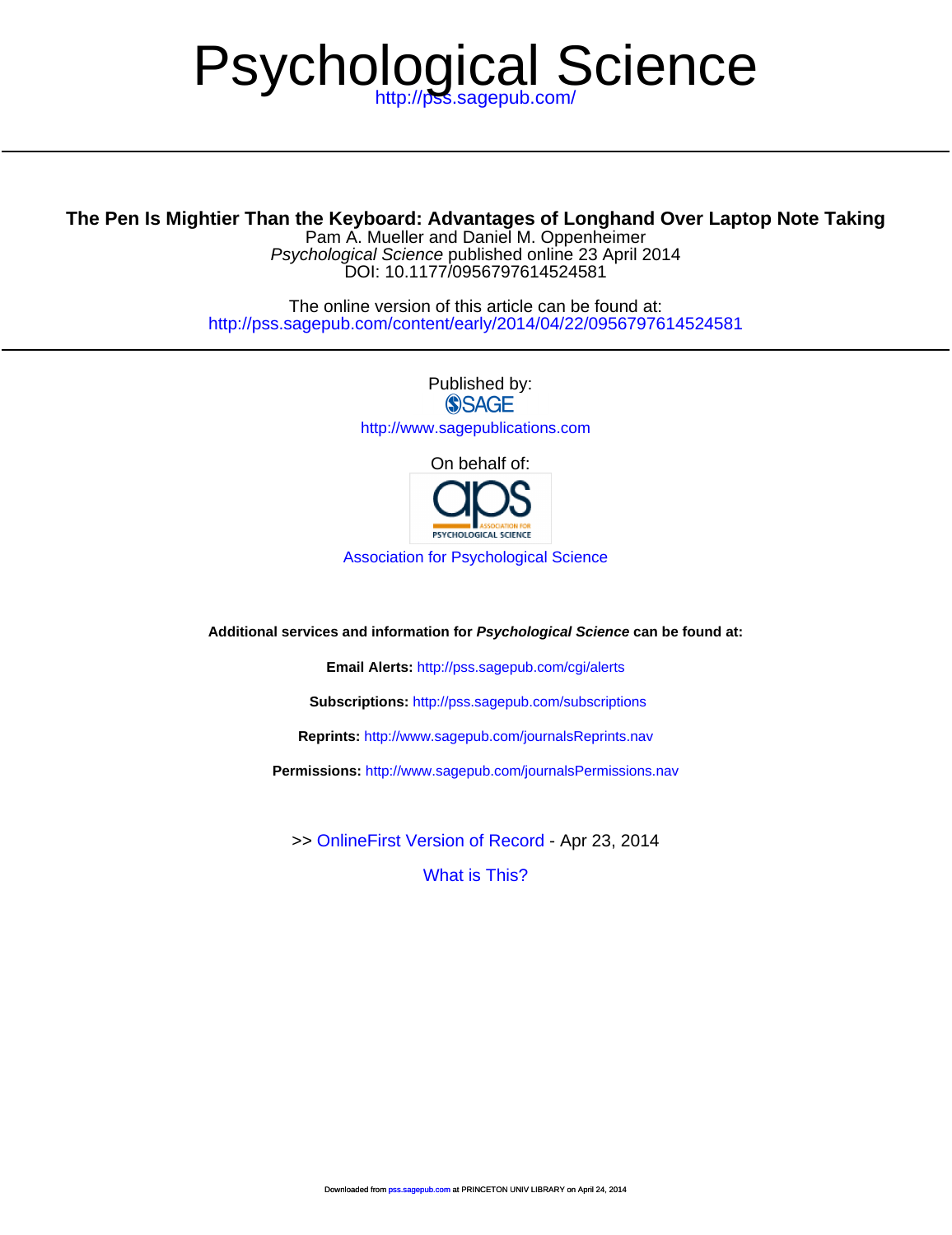*Research Article*



# The Pen Is Mightier Than the Keyboard: Advantages of Longhand Over Laptop Note Taking



# Pam A. Mueller<sup>1</sup> and Daniel M. Oppenheimer<sup>2</sup>

<sup>1</sup>Princeton University and <sup>2</sup>University of California, Los Angeles

Psychological Science  $1 - 10$ © The Author(s) 2014 Reprints and permissions: sagepub.com/journalsPermissions.nav DOI: 10.1177/0956797614524581 pss.sagepub.com



# Abstract

Taking notes on laptops rather than in longhand is increasingly common. Many researchers have suggested that laptop note taking is less effective than longhand note taking for learning. Prior studies have primarily focused on students' capacity for multitasking and distraction when using laptops. The present research suggests that even when laptops are used solely to take notes, they may still be impairing learning because their use results in shallower processing. In three studies, we found that students who took notes on laptops performed worse on conceptual questions than students who took notes longhand. We show that whereas taking more notes can be beneficial, laptop note takers' tendency to transcribe lectures verbatim rather than processing information and reframing it in their own words is detrimental to learning.

#### Keywords

academic achievement, cognitive processes, memory, educational psychology

Received 5/11/13; Revision accepted 1/16/14

The use of laptops in classrooms is controversial. Many professors believe that computers (and the Internet) serve as distractions, detracting from class discussion and student learning (e.g., Yamamoto, 2007). Conversely, students often self-report a belief that laptops in class are beneficial (e.g., Barak, Lipson, & Lerman, 2006; Mitra & Steffensmeier, 2000; Skolnick & Puzo, 2008). Even when students admit that laptops are a distraction, they believe the benefits outweigh the costs (Kay & Lauricella, 2011). Empirical research tends to support the professors' view, finding that students using laptops are not on task during lectures (Kay & Lauricella, 2011; Kraushaar & Novak, 2010; Skolnick & Puzo, 2008; Sovern, 2013), show decreased academic performance (Fried, 2008; Grace-Martin & Gay, 2001; Kraushaar & Novak, 2010), and are actually less satisfied with their education than their peers who do not use laptops in class (Wurst, Smarkola, & Gaffney, 2008).

These correlational studies have focused on the capacity of laptops to distract and to invite multitasking. Experimental tests of immediate retention of class material have also found that Internet browsing impairs performance (Hembrooke & Gay, 2003). These findings are

important but relatively unsurprising, given the literature on decrements in performance when multitasking or task switching (e.g., Iqbal & Horvitz, 2007; Rubinstein, Meyer, & Evans, 2001).

However, even when distractions are controlled for, laptop use might impair performance by affecting the manner and quality of in-class note taking. There is a substantial literature on the general effectiveness of note taking in educational settings, but it mostly predates laptop use in classrooms. Prior research has focused on two ways in which note taking can affect learning: encoding and external storage (see DiVesta & Gray, 1972; Kiewra, 1989). The encoding hypothesis suggests that the processing that occurs during the act of note taking improves learning and retention. The external-storage hypothesis touts the benefits of the ability to review material (even from notes taken by someone else). These two theories are not incompatible; students who both take and review

Corresponding Author: Pam A. Mueller, Princeton University, Psychology Department, Princeton, NJ 08544 E-mail: pamuelle@princeton.edu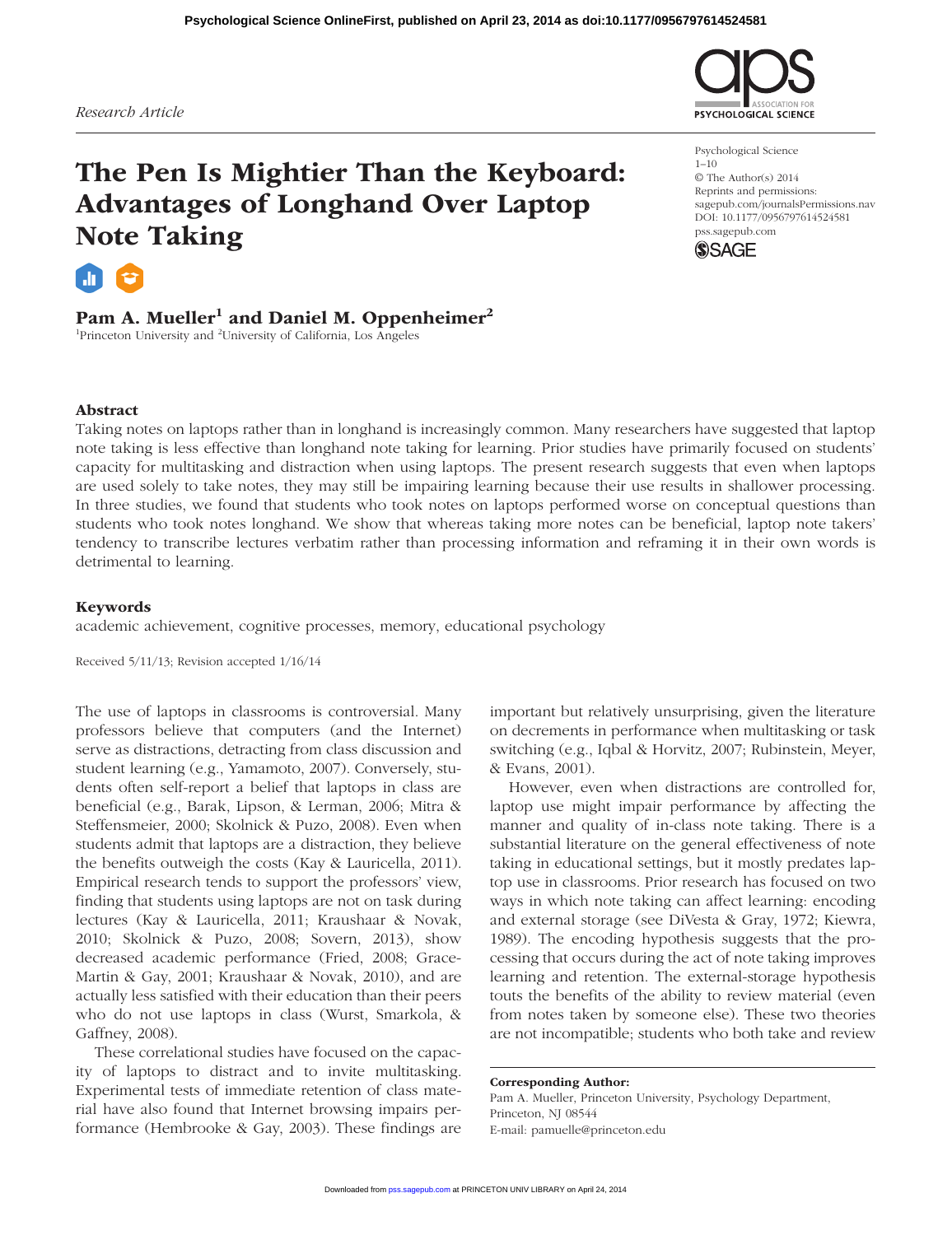their notes (as most do) likely profit from both approaches (Kiewra, 1985).

The beneficial external-storage effect of notes is robust and uncontroversial (Kiewra, 1989). The encoding hypothesis has been supported by studies finding positive effects of note taking in the absence of review (e.g., Aiken, Thomas, & Shennum, 1975; Bretzing & Kulhavy, 1981; Einstein, Morris, & Smith, 1985); however, other results have been more mixed (see Kiewra, 1985; Kobayashi, 2005, for reviews). This inconsistency may be a result of moderating factors (Kobayashi, 2005), potentially including one's note-taking strategy.

Note taking can be generative (e.g., summarizing, paraphrasing, concept mapping) or nongenerative (i.e., verbatim copying). Verbatim note taking has generally been seen to indicate relatively shallow cognitive processing (Craik & Lockhart, 1972; Kiewra, 1985; Van Meter, Yokoi, & Pressley, 1994). The more deeply information is processed during note taking, the greater the encoding benefits (DiVesta & Gray, 1973; Kiewra, 1985). Studies have shown both correlationally (Aiken et al., 1975; Slotte & Lonka, 1999) and experimentally (Bretzing & Kulhavy, 1979; Igo, Bruning, & McCrudden, 2005) that verbatim note taking predicts poorer performance than nonverbatim note taking, especially on integrative and conceptual items.

Laptop use facilitates verbatim transcription of lecture content because most students can type significantly faster than they can write (Brown, 1988). Thus, typing may impair the encoding benefits seen in past note-taking studies. However, the ability to transcribe might improve external-storage benefits.

There has been little research directly addressing potential differences in laptop versus longhand note taking, and the existing studies do not allow for natural variation in the amount of verbatim overlap (i.e., the amount of text in common between a lecture and students' notes on that lecture). For example, Bui, Myerson, and Hale (2013) found an advantage for laptop over longhand note taking. However, their results were driven by a condition in which they explicitly instructed participants to transcribe content, rather than allowing them to take notes as they would in class. Lin and Bigenho (2011) used word lists as stimuli, which also ensured that all note taking would be verbatim. Therefore, these studies do not speak to real-world settings, where laptop and longhand note taking might naturally elicit different strategies regarding the extent of verbatim transcription.<sup>1</sup> Moreover, these studies only tested immediate recall, and exclusively measured factual (rather than conceptual) knowledge, which limits generalizability (see also Bohay, Blakely, Tamplin, & Radvansky, 2011; Quade, 1996). Previous studies have shown that detriments due to verbatim note taking are more prominent for

conceptual than for factual items (e.g., Bretzing & Kulhavy, 1979).

Thus, we conducted three experiments to investigate whether taking notes on a laptop versus writing longhand affects academic performance, and to explore the potential mechanism of verbatim overlap as a proxy for depth of processing.

# Study 1

# **Participants**

Participants were 67 students (33 male, 33 female, 1 unknown) from the Princeton University subject pool. Two participants were excluded, 1 because he had seen the lecture serving as the stimulus prior to participation, and 1 because of a data-recording error.

#### Materials

We selected five TED Talks (https://www.ted.com/talks) for length (slightly over 15 min) and to cover topics that would be interesting but not common knowledge.<sup>2</sup> Laptops had full-size  $(11-in. \times 4-in.)$  keyboards and were disconnected from the Internet.

# Procedure

Students generally participated 2 at a time, though some completed the study alone. The room was preset with either laptops or notebooks, according to condition. Lectures were projected onto a screen at the front of the room. Participants were instructed to use their normal classroom note-taking strategy, because experimenters were interested in how information was actually recorded in class lectures. The experimenter left the room while the lecture played.

Next, participants were taken to a lab; they completed two 5-min distractor tasks and engaged in a taxing working memory task (viz., a reading span task; Unsworth, Heitz, Schrock, & Engle, 2005). At this point, approximately 30 min had elapsed since the end of the lecture. Finally, participants responded to both factual-recall questions (e.g., "Approximately how many years ago did the Indus civilization exist?") and conceptual-application questions (e.g., "How do Japan and Sweden differ in their approaches to equality within their societies?") about the lecture and completed demographic measures.<sup>3</sup>

The first author scored all responses blind to condition. An independent rater, blind to the purpose of the study and condition, also scored all open-ended questions. Initial interrater reliability was good ( $\alpha$  = .89); score disputes between raters were resolved by discussion. Longhand notes were transcribed into text files.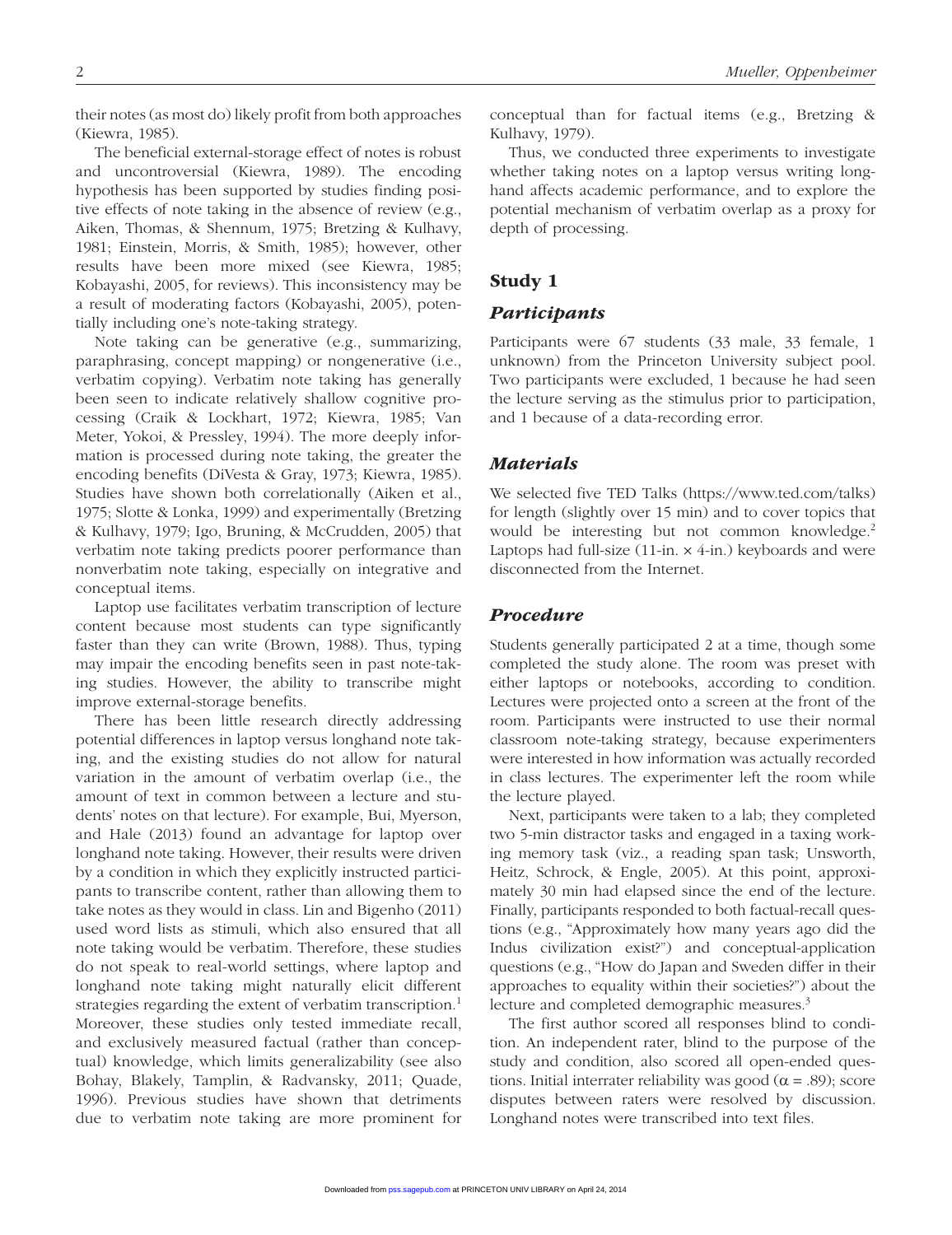# Results and discussion

Laptop versus longband performance. Mixed fixedand random-effects analyses of variance were used to test differences, with note-taking medium (laptop vs. longhand) as a fixed effect and lecture (which talk was viewed) as a random effect. We converted the raw data to *z* scores because the lecture assessments varied in difficulty and number of points available; however, results did not differ when raw scores were analyzed.<sup>4</sup> On factual-recall questions, participants performed equally well across conditions (laptop: *M* = 0.021, *SD =* 1.31; longhand: *M* = 0.009, *SD =* 1.02), *F*(1, 55) = 0.014, *p =* .91. However, on conceptual-application questions, laptop participants performed significantly worse (*M* = −0.156,  $SD = 0.915$ ) than longhand participants ( $M = 0.154$ ,  $SD =$ 1.08),  $F(1, 55) = 9.99$ ,  $p = .03$ ,  $\eta_p^2 = .13$  (see Fig. 1).<sup>5</sup> Which lecture participants saw also affected performance on conceptual-application questions, *F*(4, 55) = 12.52,  $p = .02$ ,  $\eta_p^2 = .16$ ; however, there was no significant interaction between lecture and note-taking medium,  $F(4, 55) = 0.164, p = .96.$ 

**Content analysis.** There were several qualitative differences between laptop and longhand notes.<sup>6</sup> Participants who took longhand notes wrote significantly fewer words  $(M = 173.4, SD = 70.7)$  than those who typed (*M =* 309.6, *SD =* 116.5), *t*(48.58) = −5.63, *p* < .001,  $d = 1.4$ , corrected for unequal variances (see Fig. 2). A simple *n*-gram program measured the extent of textual overlap between student notes and lecture transcripts. It compared each one-, two-, and three-word chunk of text in the notes taken with each one-, two-, and three-word chunk of text in the lecture transcript, and reported a percentage of matches for each. Using three-word chunks (3-grams) as the measure, we found that laptop notes contained an average of 14.6% verbatim overlap with the lecture  $(SD = 7.3\%)$ , whereas longhand notes averaged only 8.8% (*SD =* 4.8%), *t*(63) = −3.77, *p* < .001,  $d = 0.94$  (see Fig. 3); 2-grams and 1-grams also showed significant differences in the same direction.

Overall, participants who took more notes performed better,  $\beta = 0.34$ ,  $p = .023$ , partial  $R^2 = .08$ . However, those whose notes had less verbatim overlap with the lecture also performed better,  $β = −0.43, p = .005$ , partial  $R^2 = .12$ . We tested a model using word count and verbatim overlap as mediators of the relationship between note-taking medium and performance using Preacher and Hayes's (2004) bootstrapping procedure. The indirect effect is significant if its 95% confidence intervals do not include zero. The full model with note-taking medium as the independent variable and both word count and verbatim overlap as mediators was a significant predictor of performance,  $F(3, 61) = 4.25$ ,  $p = .009$ ,  $R^2 = .17$ . In the full



Fig. 1. Mean *z*-scored performance on factual-recall and conceptualapplication questions as a function of note-taking condition (Study 1). The asterisk indicates a significant difference between conditions (*p* < .05). Error bars indicate standard errors of the mean.

model, the direct effect of note-taking medium remained a marginally significant predictor,  $b = 0.54$  ( $\beta = 0.27$ ),  $p = 0.07$ , partial  $R^2 = 0.05$ ; both indirect effects were significant. Longhand note taking negatively predicted word count, and word count positively predicted performance, indirect effect = −0.57, 95% confidence interval (CI) = [−1.03, −0.20]. Longhand note taking also negatively predicted verbatim overlap, and verbatim overlap negatively predicted performance, indirect effect =  $0.34$ ,  $95\%$  CI = [0.14, 0.71]. Normal theory tests provided identical conclusions.<sup>7</sup>



Fig. 2. Number of words written by students using laptops and notebooks in Studies 1, 2, and 3. Asterisks indicate a significant difference between conditions ( $p < .001$ ). Error bars indicate standard errors of the mean.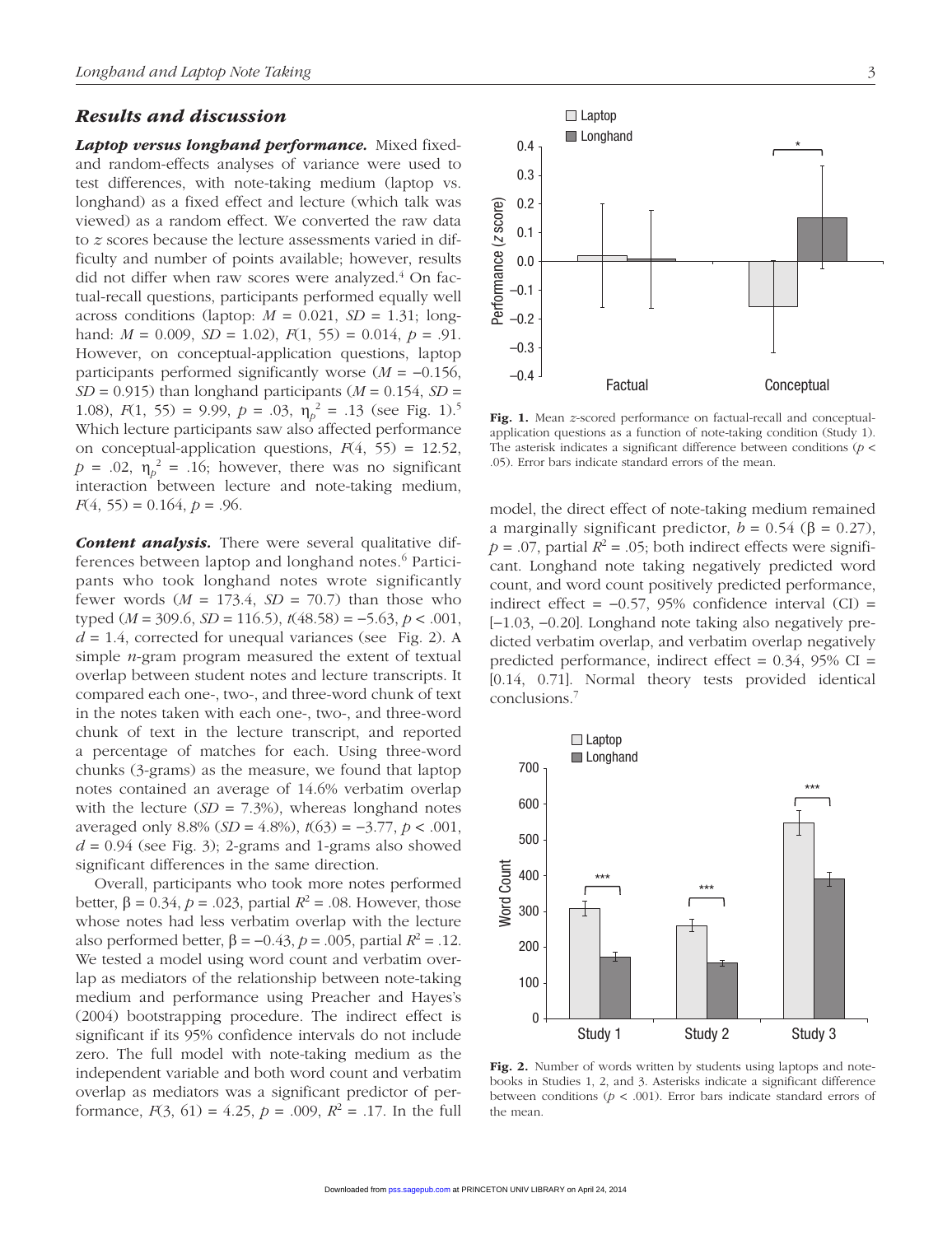

Fig. 3. Percentage of verbatim overlap between student notes and lecture transcripts in Studies 1, 2, and 3 as a function of note-taking condition. Verbatim overlap was measured using 3-grams (i.e., by comparing three-word chunks of text in the student notes and lecture transcripts). Error bars indicate standard errors of the mean.

This study provides initial experimental evidence that laptops may harm academic performance even when used as intended. Participants using laptops are more likely to take lengthier transcription-like notes with greater verbatim overlap with the lecture. Although taking more notes, thereby having more information, is beneficial, mindless transcription seems to offset the benefit of the increased content, at least when there is no opportunity for review.

# Study 2

Because the detrimental effects of laptop note taking appear to be due to verbatim transcription, perhaps instructing students not to take verbatim notes could ameliorate the problem. Study 2 aimed to replicate the findings of Study 1 and to determine whether a simple instructional intervention could reduce the negative effects of laptop note taking. Moreover, we sought to show that the effects generalize to a different student sample.

# **Participants**

Participants were students (final *N* = 151; 35 male) from the University of California, Los Angeles Anderson Behavioral Lab subject pool. Two participants were removed because of data-collection errors. Participants were paid \$10 for 1 hr of participation.

#### Procedure

Participants completed the study in groups. Each participant viewed one lecture on an individual monitor while wearing headphones. Stimuli were the same as in Study 1. Participants in the laptop-nonintervention and longhand conditions were given a laptop or pen and paper, respectively, and were instructed, "We're doing a study about how information is conveyed in the classroom. We'd like you to take notes on a lecture, just like you would in class. Please take whatever kind of notes you'd take in a class where you expected to be tested on the material later—don't change anything just because you're in a lab."

Participants in the laptop-intervention condition were instructed, "We're doing a study about how information is conveyed in the classroom. We'd like you to take notes on a lecture, just like you would in class. People who take class notes on laptops when they expect to be tested on the material later tend to transcribe what they're hearing without thinking about it much. Please try not to do this as you take notes today. Take notes in your own words and don't just write down word-for-word what the speaker is saying."

Participants then completed a typing test, the Need for Cognition scale (Cacioppo & Petty, 1982), academic selfefficacy scales, and a shortened version of the reading span task used in Study 1. Finally, they completed the same dependent measures and demographics as in Study 1. Longhand notes were transcribed, and all notes were analyzed with the *n*-grams program.

# Results and discussion

Laptop versus longhand performance. Responses were scored by raters blind to condition. Replicating our original finding, results showed that on conceptual-application questions, longhand participants performed better  $(z$ -score  $M = 0.28$ ,  $SD = 1.04$ ) than laptop-nonintervention participants (*z*-score *M* = −0.15, *SD* = 0.85), *F*(1, 89) = 11.98,  $p = .017$ ,  $\eta_p^2 = .12$ . Scores for laptop-intervention participants ( $z$ -score  $M = -0.11$ ,  $SD = 1.02$ ) did not significantly differ from those for either laptop-nonintervention (*p* = .91) or longhand (*p* = .29) participants. The pattern of data for factual questions was similar, though there were no significant differences (longhand: *z*-score *M* = 0.11,  $SD = 1.02$ ; laptop intervention: *z*-score  $M = 0.02$ ,  $SD =$ 1.03; laptop nonintervention: *z*-score *M* = −0.16, *SD* = 0.91; see Fig. 4).<sup>8</sup> For both question types, there was no effect of lecture, nor was there an interaction between lecture and condition.

Participants' self-reported grade point average, SAT scores, academic self-efficacy, Need for Cognition scores, and reading span scores were correlated with performance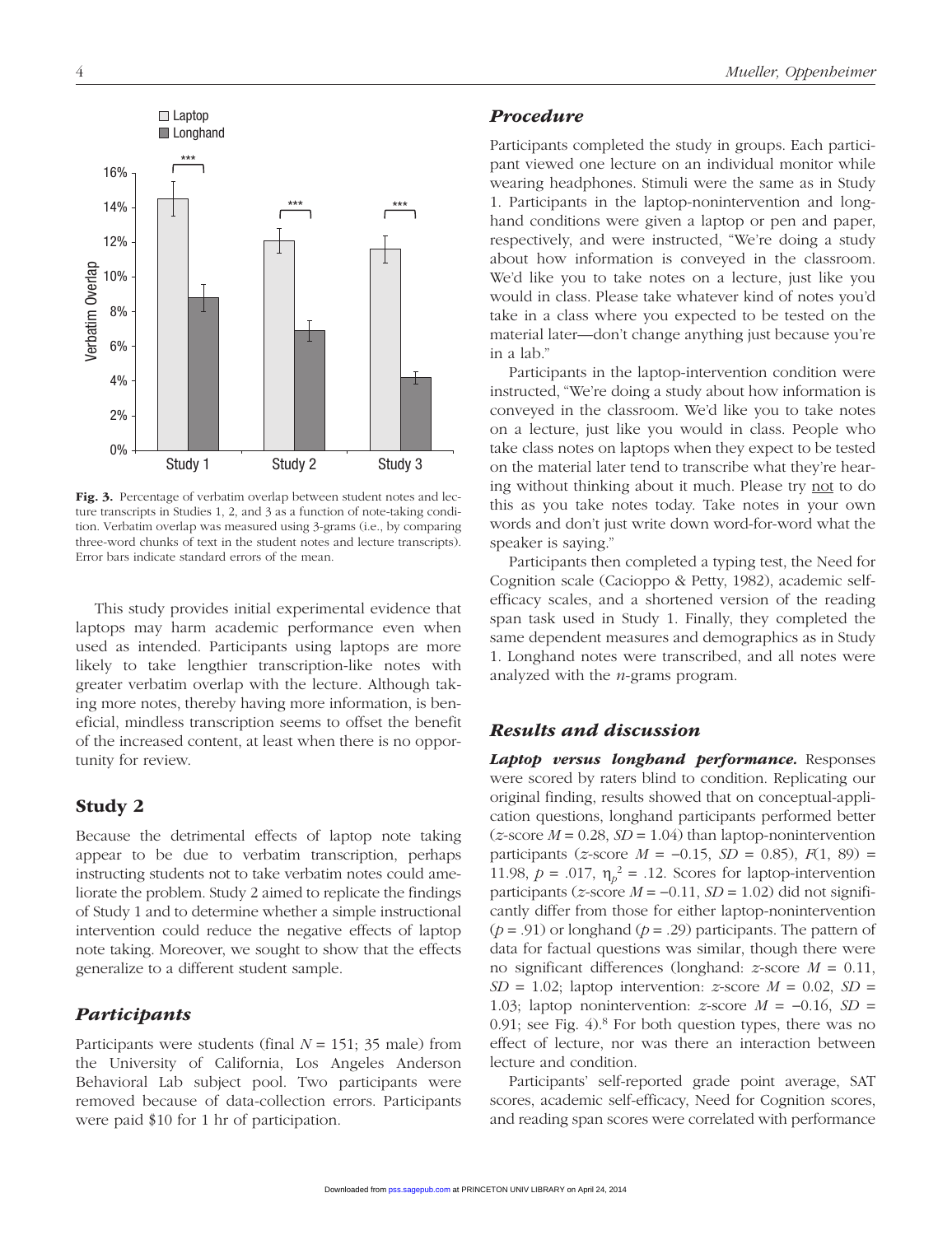

Fig. 4. Mean *z*-scored performance on factual-recall and conceptual-application questions as a function of note-taking condition (Study 2). Error bars indicate standard errors of the mean.

on conceptual items, but were not significant covariates when included in the overall analysis, so we will not discuss them further.

**Content analysis.** Participants who took longhand notes wrote significantly fewer words (*M* = 155.9, *SD* = 59.6) than those who took laptop notes without receiving an intervention (*M* = 260.9, *SD* = 118.5), *t*(97) = −5.51,  $p < .001$ ,  $d = 1.11$  (see Fig. 2), as well as less than those who took laptop notes after the verbal intervention (*M* = 229.02, *SD* = 84.8), *t*(98) = −4.94, *p* < .001, *d* = 1.00. Longhand participants also had significantly less verbatim overlap  $(M = 6.9\%, SD = 4.2\%)$  than laptop-nonintervention participants (*M* = 12.11%, *SD* = 5.0%), *t*(97) = −5.58,  $p < .001$ ,  $d = 1.12$  (see Fig. 3), or laptop-intervention participants (*M* = 12.07%, *SD* = 6.0%), *t*(98) = −4.96, *p* < .001,  $d = 0.99$ . The instruction to not take verbatim notes was completely ineffective at reducing verbatim content  $(p = .97)$ .

Comparing longhand and laptop-nonintervention note taking, we found that for conceptual questions, participants taking more notes performed better,  $β = 0.27$ ,  $p =$ .02, partial  $R^2 = .05$ , but those whose notes had less verbatim overlap also performed better, β = −0.30, *p* = .01, partial  $R^2 = 0.06$ , which replicates the findings of Study 1. We tested a model using word count and verbatim overlap as mediators of the relationship between note-taking medium and performance; it was a good fit, *F*(3, 95) = 5.23,  $p = .002$ ,  $R^2 = .14$ . Again, both indirect effects were significant: Longhand note taking negatively predicted

word count, and word count positively predicted performance, indirect effect = −0.34, 95% CI = [−0.56, −0.14]. Longhand note taking also negatively predicted verbatim overlap, and verbatim overlap negatively predicted performance, indirect effect =  $0.19$ ,  $95\%$  CI =  $[0.01, 0.49]$ . The direct effect of note-taking medium remained significant,  $b = 0.58$  (β = 0.30),  $p = .01$ , partial  $R<sup>2</sup> = .06$ , so there is likely more at play than the two opposing mechanisms we identified here. When laptop (with intervention) was included as an intermediate condition, the pattern of effects remained the same, though the magnitude decreased; indirect effect of word count = −0.18, 95% CI =  $[-0.29, -0.08]$ , indirect effect of verbatim overlap = 0.08,  $95\%$  CI = [0.01, 0.17].

The intervention did not improve memory performance above that for the laptop-nonintervention condition, but it was also not statistically distinguishable from memory in the longhand condition. However, the intervention was completely ineffective at reducing verbatim content, and the overall relationship between verbatim content and negative performance held. Thus, whereas the effect of the intervention on performance is ambiguous, any potential impact is unrelated to the mechanisms explored in this article.

# Study 3

Whereas laptop users may not be encoding as much information while taking notes as longhand writers are, they record significantly more content. It is possible that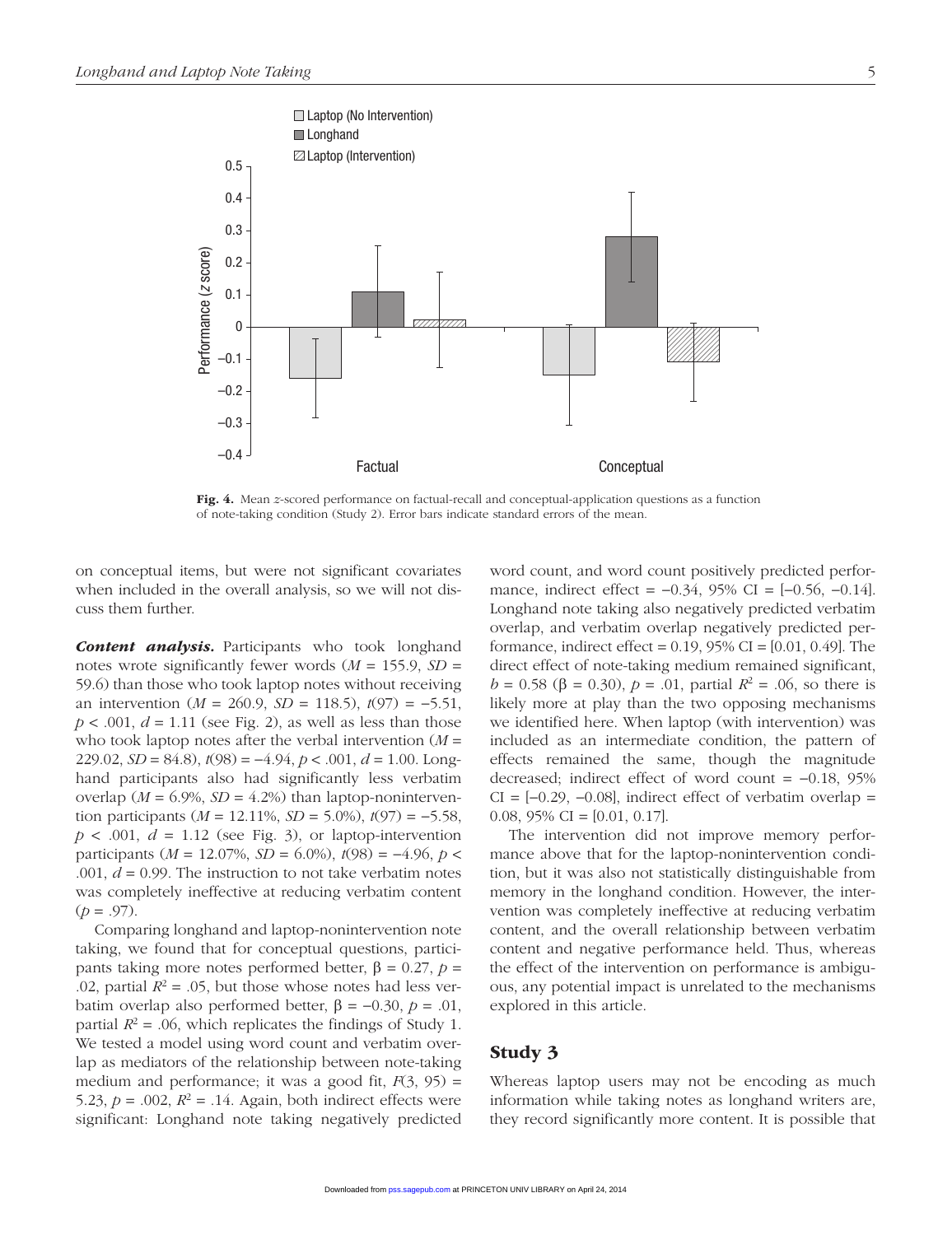| Question type    | Example<br>What is the purpose of adding calcium<br>propionate to bread?                                                                                                                                                                                                                                                                                        |  |  |
|------------------|-----------------------------------------------------------------------------------------------------------------------------------------------------------------------------------------------------------------------------------------------------------------------------------------------------------------------------------------------------------------|--|--|
| Factual          |                                                                                                                                                                                                                                                                                                                                                                 |  |  |
| Seductive detail | What was the name of the cow whose<br>cowpox was used to demonstrate<br>the effectiveness of Edward Jenner's<br>technique of inoculation against smallpox?                                                                                                                                                                                                      |  |  |
| Conceptual       | If a person's epiglottis was not working<br>properly, what would be likely to<br>happen?                                                                                                                                                                                                                                                                        |  |  |
| Inferential      | Sometimes bats die while they are<br>sleeping. What will happen if a bat dies<br>while it is hanging upside down?                                                                                                                                                                                                                                               |  |  |
| Application      | Psychologists have investigated a<br>phenomenon known as "attitude<br>inoculation," which works on the same<br>principle as vaccination, and involves<br>exposing people to weak arguments<br>against a viewpoint they hold. What<br>would this theory predict would happen<br>if the person was later exposed to a<br>strong argument against their viewpoint? |  |  |

Table 1. Examples of Each Question Type Used in Study 3

this increased external-storage capacity could boost performance on tests taken after an opportunity to study one's notes. Thus, in Study 3, we used a 2 (laptop, longhand) × 2 (study, no study) design to investigate whether the disadvantages of laptop note taking for encoding are potentially mitigated by enhanced external storage. We also continued to investigate whether there were consistent differences between responses to factual and conceptual questions, and additionally explored whether the note-taking medium affected transfer of learning of conceptual information to other domains (e.g., Barnett & Ceci, 2002).

# Participants

Participants were students (final *N* = 109; 27 male) from the University of California, Los Angeles Anderson Behavioral Lab subject pool. One hundred forty-two participants completed Session 1 (presentation), but only 118 returned for Session 2 (testing). Of those 118, 8 participants were removed for not having taken notes or failing to respond to the test questions, and 1 was removed because of a recording error. Participant loss did not differ significantly across conditions. Participants were paid \$6 for the first session and \$7 for the second session.

# Stimuli

Materials were adapted from Butler (2010). Four prose passages—on bats, bread, vaccines, and respiration—were read from a teleprompter by a graduate student acting as a professor at a lectern; two "seductive details" (i.e., "interesting, but unimportant, information"; Garner, Gillingham, & White, 1989, p. 41) were added to lectures that did not have them. Each filmed lecture lasted approximately 7 min.

# Procedure

Participants completed the study in large groups. They were given either a laptop or pen and paper and were instructed to take notes on the lectures. They were told they would be returning the following week to be tested on the material. Each participant viewed all four lectures on individual monitors while wearing headphones.

When participants returned, those in the study condition were given 10 min to study their notes before being tested. Participants in the no-study condition immediately took the test. This dependent measure consisted of 40 questions, 10 on each lecture—two questions in each of five categories adapted from Butler (2010): facts, seductive details, concepts, same-domain inferences (inferences), and new-domain inferences (applications). See Table 1 for examples. Participants then answered demographic questions. All responses were scored by raters blind to condition. Longhand notes were transcribed, and all notes were analyzed using the *n*-grams program.

# Results

Laptop versus longband performance. Across all question types, there were no main effects of note-taking medium or opportunity to study. However, there was a significant interaction between these two variables, *F*(1, 105) = 5.63,  $p = .019$ ,  $\eta_p^2 = .05$ . Participants who took longhand notes and were able to study them performed significantly better (*z*-score  $M = 0.19$ ) than participants in any of the other conditions (*z*-score *M*s = −0.10, −0.02, −0.08), *t*(105) = 3.11, *p* = .002, *d* = 0.64 (see Fig. 5).

Collapsing questions about facts and seductive details into a general measure of "factual" performance, we found a significant main effect of note-taking medium,  $F(1, 105) = 5.91, p = .017, \eta_p^2 = .05$ , and of opportunity to study,  $F(1, 105) = 13.23, p < .001, \eta_p^2 = .11$ , but this was qualified by a significant interaction,  $F(1, 105) = 5.11$ ,  $p = .026$ ,  $\eta_p^2 = .05$ . Again, participants in the longhandstudy condition (*z*-score *M* = 0.29) outperformed the other participants (*z*-score *M*s = −0.04, −0.14, −0.13),  $t(105) = 4.85, p < .001, d = 0.97$ . Collapsing performance on conceptual, inferential, and application questions into a general "conceptual" measure revealed no significant main effects, but again there was a significant interaction between note-taking medium and studying,  $F(1, 105) = 4.27$ ,  $p = .04$ ,  $\eta_p^2 = .04$ . Longhand-study participants (*z*-score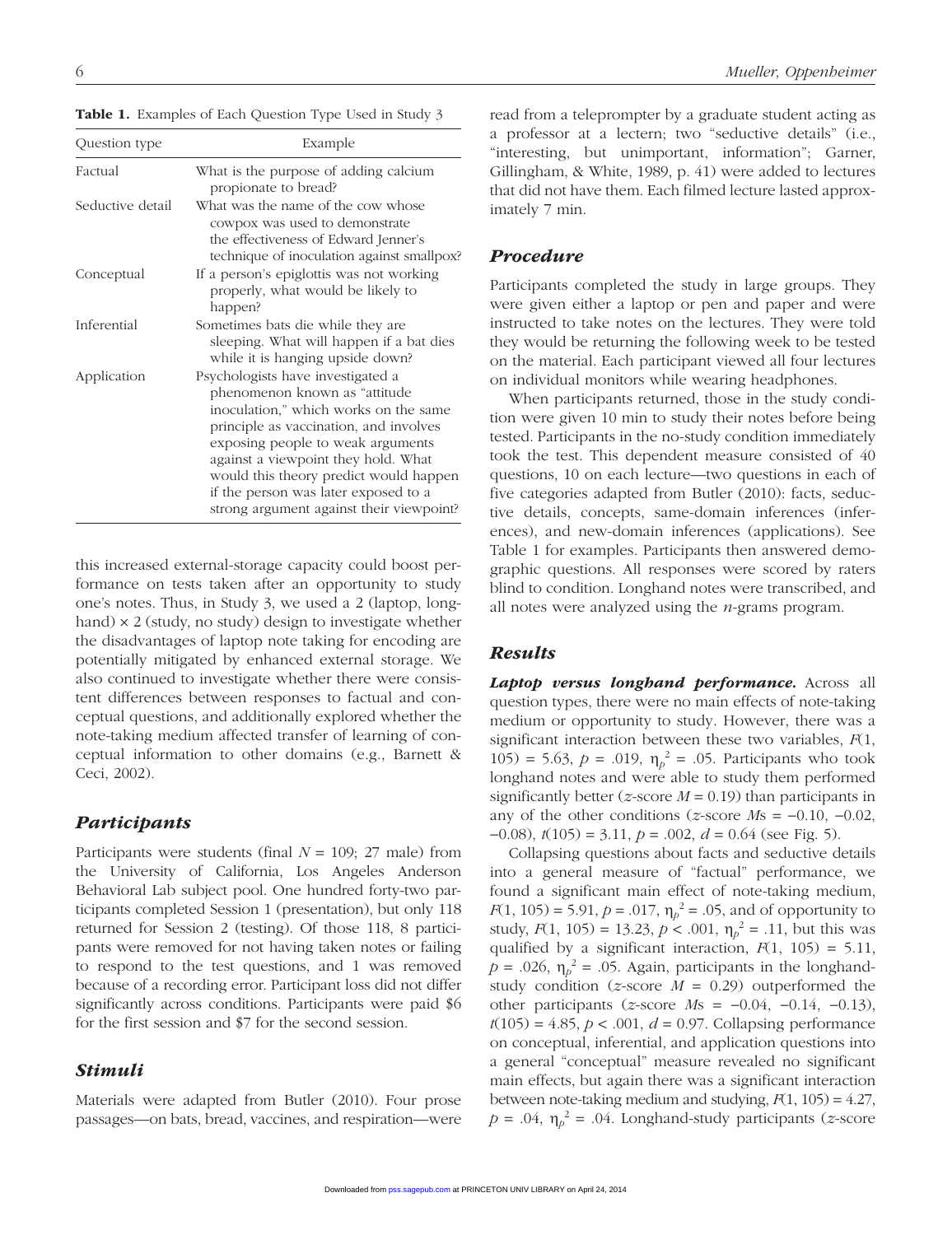

Fig. 5. Mean *z*-scored performance on factual-recall and conceptual-application questions as a function of note-taking condition and opportunity to study (Study 3). Combined results for both question types are given separately. Error bars indicate standard errors of the mean.

*M* = 0.13) performed marginally better than the other participants (*z*-score *M*s = −0.14, 0.04, −0.05), *t*(105) = 1.82,  $p = .07$ ,  $d = 0.4$  (for raw means, see Table 2).

**Content analysis of notes.** Again, longhand note takers wrote significantly fewer words (*M* = 390.65, *SD* = 143.89) than those who typed (*M* = 548.73, *SD* = 252.68),  $t(107) = 4.00, p < .001, d = 0.77$  (see Fig. 2). As in the previous studies, there was a significant difference in verbatim overlap, with a mean of 11.6% overlap (*SD* = 5.7%) for laptop note taking and only 4.2% (*SD* = 2.5%) for longhand, *t*(107) = 8.80, *p* < .001, *d* = 1.68 (see Fig. 3). There were no significant differences in word count or verbatim overlap between the study and no-study conditions.

The amount of notes taken positively predicted performance for all participants,  $\beta = 0.35$ ,  $p < .001$ ,  $R^2 = .12$ . The extent of verbatim overlap did not significantly predict performance for participants who did not study their notes,  $β = 0.13$ . However, for participants who studied

their notes (and thus those who were most likely to be affected by the contents), verbatim overlap negatively predicted overall performance,  $β = −0.27, p = .046, R² = .07$ . When looking at overall test performance, longhand note taking negatively predicted word count, which positively predicted performance, indirect effect = −0.15, 95% CI = [−0.24, −0.08]. Longhand note taking also negatively predicted verbatim overlap, which negatively predicted performance, indirect effect = 0.096, 95% CI = [0.004, 0.23].

However, a more nuanced story can be told; the indirect effects differ for conceptual and factual questions. For conceptual questions, there were significant indirect effects on performance via both word count (−0.17, 95% CI =  $[-0.29, -0.08]$ ) and verbatim overlap  $(0.13, 95\%$  CI = [0.02, 0.15]). The indirect effect of word count for factual questions was similar (−0.11, 95% CI = [−0.21, −0.06]), but there was no significant indirect effect of verbatim overlap  $(0.04, 95\% \text{ CI} = [-0.07, 0.16])$ . Indeed, for factual questions, there was no significant direct effect of overlap on

Table 2. Raw Means for Overall, Factual, and Conceptual Performance in the Four Conditions of Study 3

| Question type   | Longhand-study | Longhand–no study | Laptop-study | Laptop-no study |
|-----------------|----------------|-------------------|--------------|-----------------|
| Factual only    | 7.1(4.0)       | 3.8(2.8)          | 4.5(3.2)     | 3.7(3.1)        |
| Conceptual only | 18.5(7.8)      | 15.6(7.8)         | 13.8(6.3)    | 16.9(8.1)       |
| Overall         | 25.6(10.8)     | 19.4(9.9)         | 18.3(9.0)    | 20.6(10.7)      |

Note: Standard deviations are given in parentheses.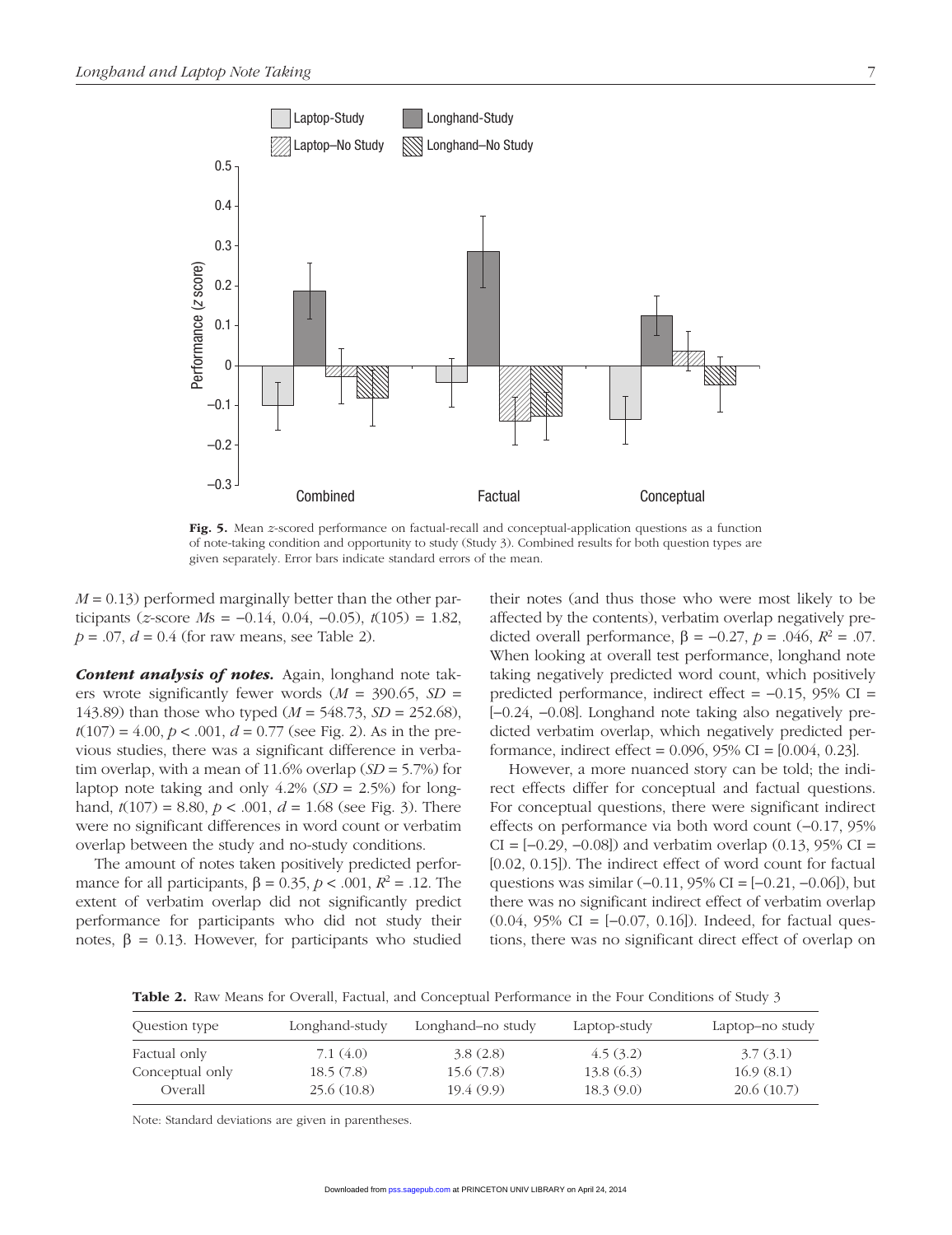performance  $(p = .52)$ . As in Studies 1 and 2, the detriments caused by verbatim overlap occurred primarily for conceptual rather than for factual information, which aligns with previous literature showing that verbatim note taking is more problematic for conceptual items (e.g., Bretzing & Kulhavy, 1979).

When participants were unable to study, we did not see a difference between laptop and longhand note taking. We believe this is due to the difficulty of test items after a week's delay and a subsequent floor effect; average scores were about one-third of the total points available. However, when participants had an opportunity to study, longhand notes again led to superior performance. This is suggestive evidence that longhand notes may have superior externalstorage as well as superior encoding functions, despite the fact that the quantity of notes was a strong positive predictor of performance. However, it is also possible that, because of enhanced encoding, reviewing longhand notes simply reminded participants of lecture information more effectively than reviewing laptop notes did.

# General Discussion

Laptop note taking has been rapidly increasing in prevalence across college campuses (e.g., Fried, 2008). Whereas previous studies have shown that laptops (especially with access to the Internet) can distract students, the present studies are the first to show detriments due to differences in note-taking behavior. On multiple college campuses, using both immediate and delayed testing across several content areas, we found that participants using laptops were more inclined to take verbatim notes than participants who wrote longhand, thus hurting learning. Moreover, we found that this pattern of results was resistant to a simple verbal intervention: Telling students not to take notes verbatim did not prevent this deleterious behavior.

One might think that the detriments to encoding would be partially offset by the fact that verbatim transcription would leave a more complete record for external storage, which would allow for better studying from those notes. However, we found the opposite—even when allowed to review notes after a week's delay, participants who had taken notes with laptops performed worse on tests of both factual content and conceptual understanding, relative to participants who had taken notes longhand.

We found no difference in performance on factual questions in the first two studies, though we do not discount the possibility that with greater power, differences might be seen. In Study 3, it is unclear why longhand note takers outperformed laptop note takers on factual questions, as this difference was not related to the relative lack of verbatim overlap in longhand notes. It may be that longhand note takers engage in more processing than laptop note takers, thus selecting more important information to include in their notes, which enables them to study this content more efficiently. It is worth noting that longhand note takers' advantage on retention of factual content is limited to conditions in which there was a delay between presentation and test, which may explain the discrepancy between our studies and previous research (Bui et al., 2013). The tasks they describe would also fall under our factual-question category, and we found no difference in performance on factual questions in immediate testing. For conceptual items, however, our findings strongly suggest the opposite conclusion. Additionally, whereas Bui et al. (2013) argue that verbatim notes are superior, they did not report the extent of verbatim overlap, merely the number of "idea units." Our findings concur with theirs in that more notes (and therefore more ideas) led to better performance.

The studies we report here show that laptop use can negatively affect performance on educational assessments, even—or perhaps especially—when the computer is used for its intended function of easier note taking. Although more notes are beneficial, at least to a point, if the notes are taken indiscriminately or by mindlessly transcribing content, as is more likely the case on a laptop than when notes are taken longhand, the benefit disappears. Indeed, synthesizing and summarizing content rather than verbatim transcription can serve as a desirable difficulty toward improved educational outcomes (e.g., Diemand-Yauman, Oppenheimer, & Vaughan, 2011; Richland, Bjork, Finley, & Linn, 2005). For that reason, laptop use in classrooms should be viewed with a healthy dose of caution; despite their growing popularity, laptops may be doing more harm in classrooms than good.

#### Author Contributions

Both authors developed the study concept and design. Data collection was supervised by both authors. P. A. Mueller analyzed the data under the supervision of D. M. Oppenheimer. P. A. Mueller drafted the manuscript, and D. M. Oppenheimer revised the manuscript. Both authors approved the final version for submission.

#### Acknowledgments

Thanks to Jesse Chandler, David Mackenzie, Peter Mende-Siedlecki, Daniel Ames, Izzy Gainsburg, Jill Hackett, Mariam Hambarchyan, and Katelyn Wirtz for their assistance.

#### Declaration of Conflicting Interests

The authors declared that they had no conflicts of interest with respect to their authorship or the publication of this article.

#### Supplemental Material

Additional supporting information may be found at http://pss .sagepub.com/content/by/supplemental-data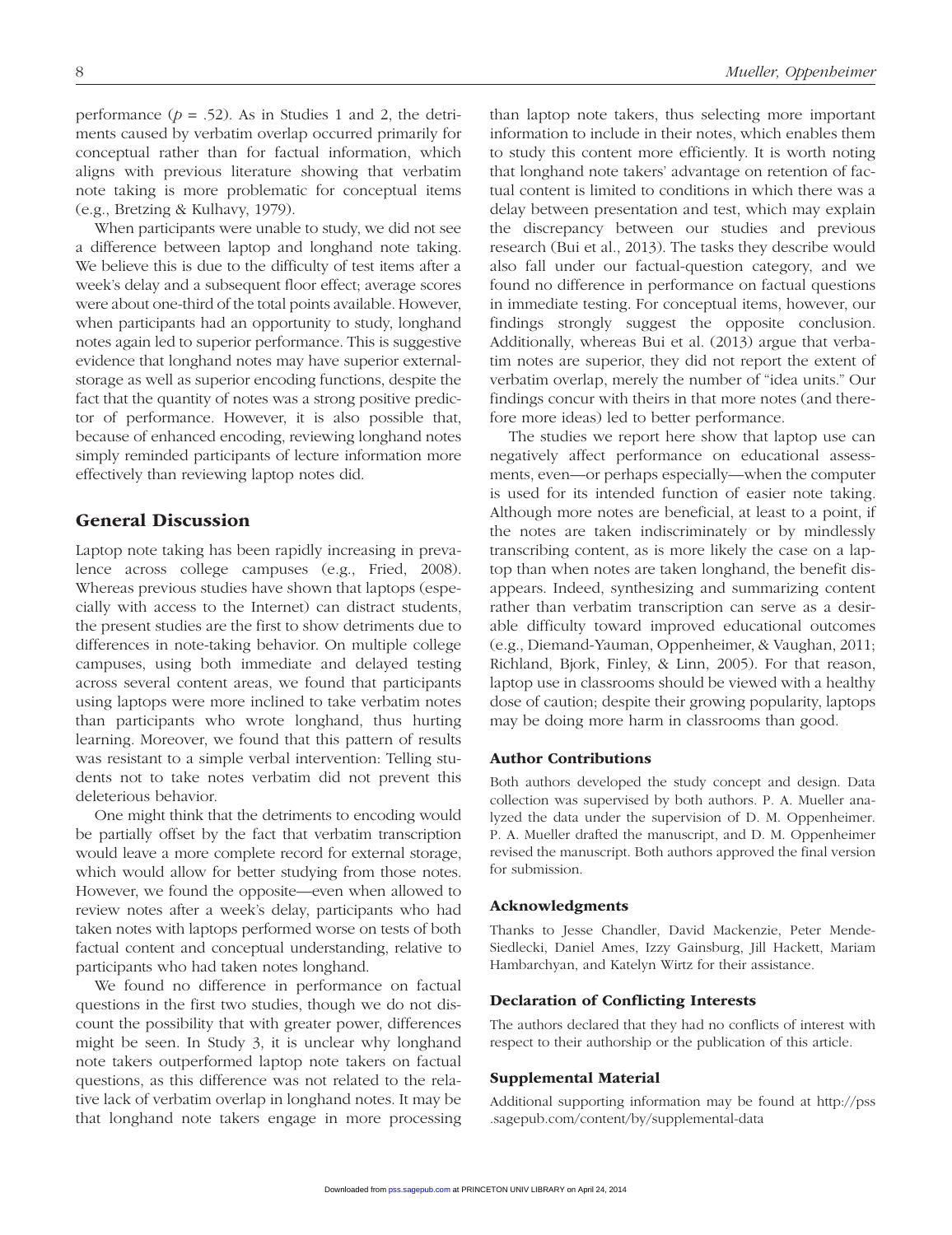#### Open Practices

All data and materials have been made publicly available via Open Science Framework and can be accessed at http://osf.io/ crsiz. The complete Open Practices Disclosure for this article can be found at http://pss.sagepub.com/content/by/supplementaldata. This article has received badges for Open Data and Open Materials. More information about the Open Practices badges can be found at https://osf.io/tvyxz/wiki/view/ and http://pss .sagepub.com/content/25/1/3.full.

#### **Notes**

1. See Additional Analyses in the Supplemental Material available online for some findings regarding real-world data.

2. See Lecture Information in the Supplemental Material for links to all five TED Talks used in Study 1 and the four prose passages used in Study 2.

3. See Raw Means and Questions in the Supplemental Material for full question lists from all three studies.

4. For factual questions, laptop participants' raw mean score was 5.58 (*SD* = 2.23), and longhand participants' raw mean score was  $6.41$  ( $SD = 2.84$ ). For conceptual questions, the raw mean scores for laptop and longhand participants were 3.77 (*SD* = 1.23) and 4.29 (*SD* = 1.49), respectively. See Raw Means and Questions in the Supplemental Material for raw means from Studies 1 and 2.

5. In all three studies, the results remained significant when we controlled for measures of academic ability, such as self-ratings of prior knowledge and scores on the SAT and reading span task.

6. Linguistic Inquiry and Word Count (LIWC) software was also used to analyze the notes on categories identified by Pennebaker (2011) as correlating with improved college grades. Although LIWC analysis indicated significant differences in the predicted direction between laptop and longhand notes, none of the differences predicted performance, so they will not be discussed here.

7. For all three studies, we also analyzed the relation between verbatim overlap and students' preferences for longhand or laptop note taking. Results of these analyses can be found in Additional Analyses in the Supplemental Material.

8. For conceptual questions, laptop-nonintervention participants had lower raw scores  $(M = 2.30, SD = 1.40)$  than did longhand note takers  $(M = 2.94, SD = 1.73)$  and laptopintervention participants  $(M = 2.43, SD = 1.59)$ . For factual questions, laptop-nonintervention participants' raw scores  $(M = 4.92, SD = 2.62)$  were also lower than those of longhand note takers  $(M = 5.11, SD = 3.05)$  or laptop-intervention participants ( $M = 5.25$ ,  $SD = 2.89$ ).

# References

- Aiken, E. G., Thomas, G. S., & Shennum, W. A. (1975). Memory for a lecture: Effects of notes, lecture rate, and informational density. *Journal of Educational Psychology*, *67*, 439–444.
- Barak, M., Lipson, A., & Lerman, S. (2006). Wireless laptops as means for promoting active learning in large lecture halls. *Journal of Research on Technology in Education*, *38*, 245–263.
- Barnett, S. M., & Ceci, S. J. (2002). When and where do we apply what we learn? A taxonomy for far transfer. *Psychological Bulletin*, *128*, 612–637.
- Bohay, M., Blakely, D. P., Tamplin, A. K., & Radvansky, G. A. (2011). Note taking, review, memory, and comprehension. *The American Journal of Psychology*, *124*, 63–73.
- Bretzing, B. H., & Kulhavy, R. W. (1979). Notetaking and depth of processing. *Contemporary Educational Psychology*, *4*, 145–153.
- Bretzing, B. H., & Kulhavy, R. W. (1981). Note-taking and passage style. *Journal of Educational Psychology*, *73*, 242–250.
- Brown, C. M. (1988). Comparison of typing and handwriting in "two-finger typists." *Proceedings of the Human Factors Society*, *32*, 381–385.
- Bui, D. C., Myerson, J., & Hale, S. (2013). Note-taking with computers: Exploring alternative strategies for improved recall. *Journal of Educational Psychology*, *105*, 299–309.
- Butler, A. C. (2010). Repeated testing produces superior transfer of learning relative to repeated studying. *Journal of Experimental Psychology: Learning, Memory, and Cognition*, *36*, 1118–1133.
- Cacioppo, J. T., & Petty, R. E. (1982). The need for cognition. *Journal of Personality and Social Psychology*, *42*, 116–131.
- Craik, F. I., & Lockhart, R. S. (1972). Levels of processing: A framework for memory research. *Journal of Verbal Learning and Verbal Behavior*, *11*, 671–684.
- Diemand-Yauman, C., Oppenheimer, D. M., & Vaughan, E. B. (2011). Fortune favors the bold (and the italicized): Effects of disfluency on educational outcomes. *Cognition*, *118*, 111–115.
- DiVesta, F. J., & Gray, G. S. (1972). Listening and note taking. *Journal of Educational Psychology*, *63*, 8–14.
- DiVesta, F. J., & Gray, S. G. (1973). Listening and note taking: II. Immediate and delayed recall as functions of variations in thematic continuity, note taking, and length of listening-review intervals. *Journal of Educational Psychology*, *64*, 278–287.
- Einstein, G. O., Morris, J., & Smith, S. (1985). Note-taking, individual differences, and memory for lecture information. *Journal of Educational Psychology*, *77*, 522–532.
- Fried, C. B. (2008). In-class laptop use and its effects on student learning. *Computers & Education*, *50*, 906–914.
- Garner, R., Gillingham, M. G., & White, C. S. (1989). Effects of "seductive details" on macroprocessing and microprocessing in adults and children. *Cognition and Instruction*, *6*, 41–57.
- Grace-Martin, M., & Gay, G. (2001). Web browsing, mobile computing and academic performance. *Educational Technology & Society*, *4*, 95–107.
- Hembrooke, H., & Gay, G. (2003). The laptop and the lecture: The effects of multitasking in learning environments. *Journal of Computing in Higher Education*, *15*, 46–64.
- Igo, L. B., Bruning, R., & McCrudden, M. T. (2005). Exploring differences in students' copy-and-paste decision making and processing: A mixed-methods study. *Journal of Educational Psychology*, *97*, 103–116.
- Iqbal, S. T., & Horvitz, E. (2007). Disruption and recovery of computing tasks: Field study, analysis, and directions*.* In *Proceedings of the SIGCHI Conference on Human Factors in Computing Systems* (pp. 677–686). New York, NY: Association for Computing Machinery. doi:10.1145/1240624.1240730